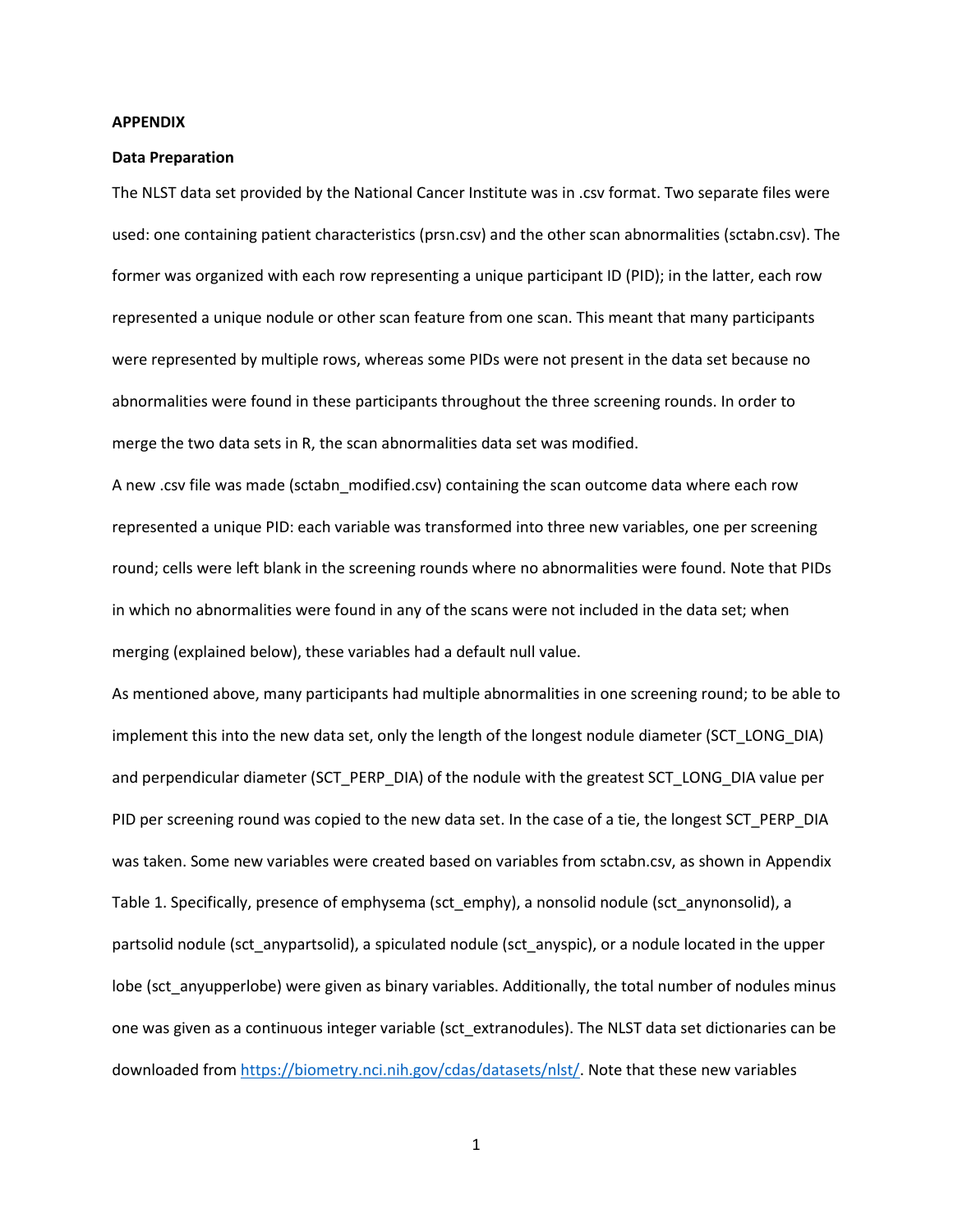represented the presence of features in any of the multiple nodules detected (if applicable) in the entire CT scan. For example, if one scan contained a spiculated 6x6mm nodule, a partsolid 8x5mm nodule, and a third 4x3mm nodule located in the upper lobe, all three variables would be considered present for that scan, and the longest diameter and perpendicular diameter used for our models would have been 8mm and 5mm, respectively. Similarly, two new binary variables were created using the provided patient characteristics variables to notate whether lung cancer was diagnosed in a first-degree family members (fam) and whether the participant had been previously diagnosed with any form of cancer (cancbin).

## **Statistical Analysis**

Statistical analysis was performed using the R statistical analysis package version 3.3.2. The latest version available by 31 May 2017 of each package mentioned were used. Multiple logistic regression was performed under guidance from Mangiafico in the "Multiple Logistic Regression" chapter.<sup>1</sup> The prsn.csv file was imported into the R program first, where a new data frame was created containing only the participants who fit the inclusion criteria ("ELIG" = 2 AND "rndgroup" = 1 AND "scr\_res0" < 10 AND "cancyr" ≠ 0 AND "scr\_res1" < 11). Some data cleaning was necessary to correctly and consistently label missing and null values as such, as well as defining variable classes (e.g. factor, numeric, integer, string). Next, sctabn\_modified.csv was imported and merged with the participant characteristics data frame. This data set was also cleaned.

Out of all variables used in this study, only the variable "cancbin" had 57 (0.2%) missing data points; these were replaced using multiple imputations using the "mice()" function from the "mice" package. The NLST data set contained over 300 variables, but it would be methodologically incorrect and ultimately impractical to attempt creating models containing all variables. A rule of thumb allows the pre-selection of, at most, one variable per 10 outcome cases (in this case, lung cancer); therefore, only 17 variables could be selected. Six models are reported. For the base parsimonious model (subsequently referred to as the "base model"), a bidirectional stepwise multiple logistic regression analysis was

2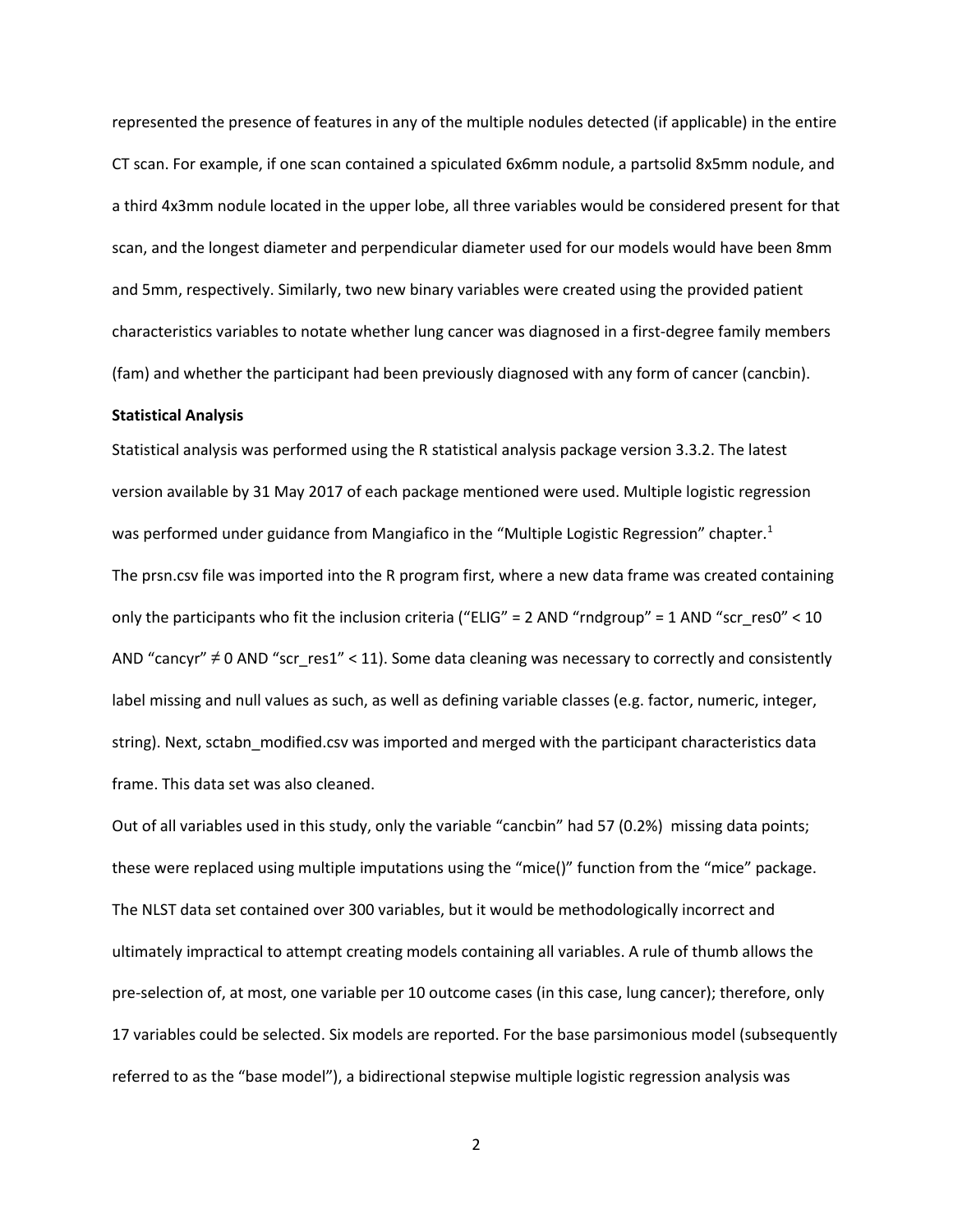performed using the "step" function on a set of 17 variables deemed important; variables which had a Pearson's Chi-squared p-value less than 0.20 were included in the base model. The number of variables The beta coefficients were determined using model-fitting function "brglm()" from the "brglm" package. In the case that one or more variables had a p-value of 0.20 or greater after being fitted to a model, the variable with the highest p-value was removed and the model-fitting function was run again; this process was repeated as many times as necessary. For each variable, odds ratios with 95% two-tailed confidence intervals and p-value were calculated using the code "exp(cbind(coef(x), confint(x)))" partially from the "MASS" package, where "x" represents the model. For more information on odds ratios, please refer to McHugh for the basic interpretation and Sperandei for its interpretation in the context of logistic regression analysis.[1,2]

For the parsimonious polynomial model ("polynomial model"), the continuous variables were transformed into polynomials to the second power ("poly" function); subsequently, the same statistical analysis as used for the base model was repeated to create the polynomial model. The parsimonious patient characteristics model ("patient characteristics model") analysis was performed on 11 patient characteristics variables. The diameter and Patz models were created using only one variable each: "SCT\_LONG\_DIA" (longest nodule diameter) and a binary variant of "scr\_res0" (T0 screening outcome), respectively. Finally, the beta coefficients as described by McWilliams et al. were used to calculate and apply the PanCan model (full model with spiculation) risk scores.[3] Although the PanCan model was designed for predicting lung cancer risk in individual nodules, the same scan variables were used as in our models (Appendix Table 1). Originally, a PanCan score was nodule-dependent and therefore ignored the characteristics of other nodules in the same scan. Consequently, each of our PanCan version's scores are equal to or greater than what the original PanCan scores would be, though this did not significantly affect the results.

3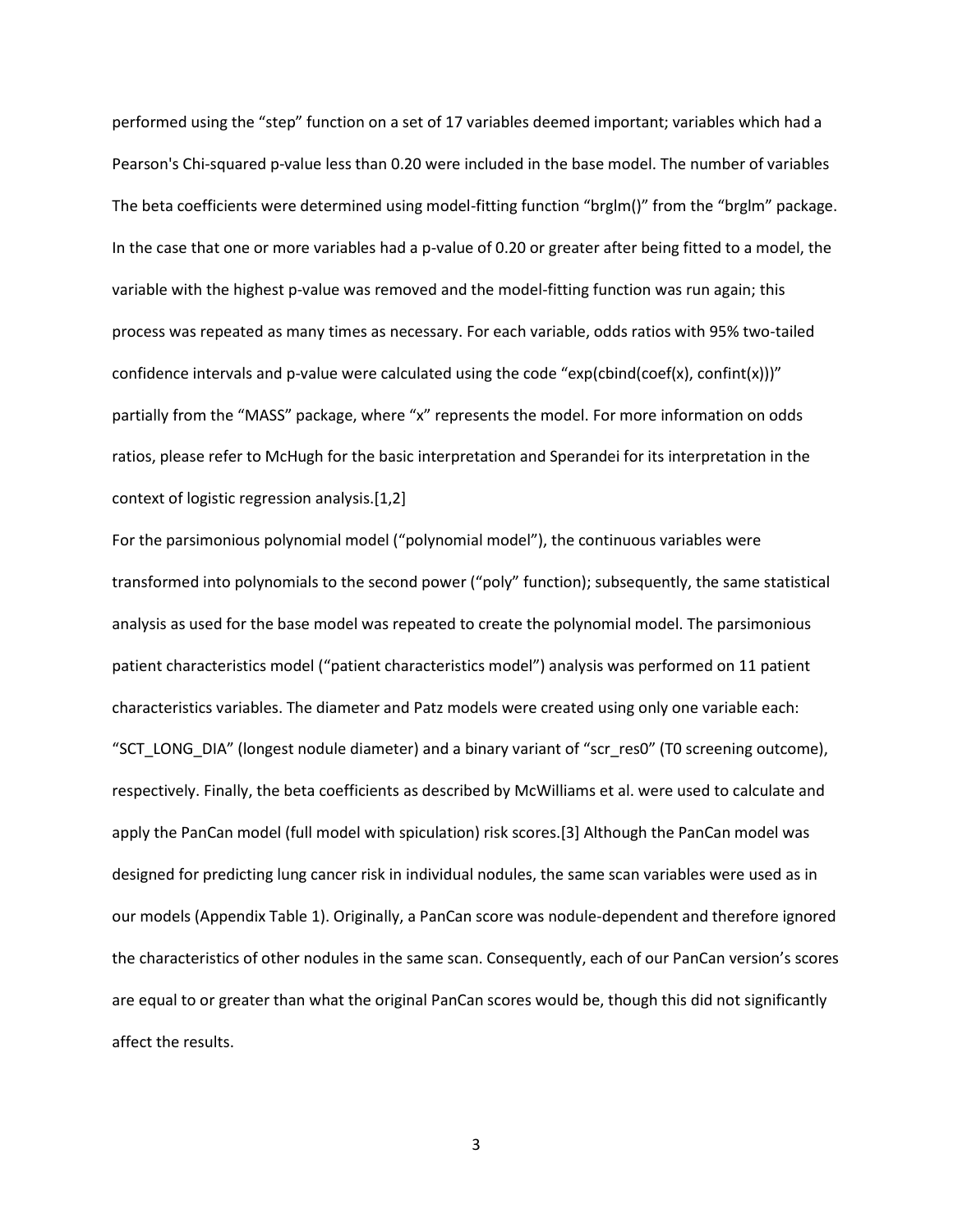Bootstrapping was performed following the guide by Bodarenko to validate the models and test for overfitting.[4,5] Each model's bootstrap area under the receiver operating characteristic (ROC) curve (AUC) was calculated by fitting each model to a bootstrap sample 1000 times and applying it, separately, to the original sample and the bootstrap sample itself; this required the "predict()," "prediction()," and "performance()" functions from the "ROCR" package. The same functions were used to create the continuous table of risk scores including the number of false positives and false negatives. The ROC curves (Figure 2 and Appendix Figure 1) were created using "ggplot()" from the "ggplot2" package; the graph using ROC components (Figure 3) was utilized "plot\_roc\_components" from the "rmda" package. The 95% confidence intervals of predictive values (sensitivity, specificity, positive predictive value, and negative predictive value) were calculated using the Wilson score method corrected for continuity.[6] The Hosmer-Lemeshow test was used to test model calibration by determining whether the differences between the observed and expected outcomes are statistically significant (a p-value <0.05 would indicate poor calibration).[7] For this, the "plotCalibration()" function from the "PredictABEL" package was used. Decision curve analysis was performed as a means to evaluate the models by incorporating the consequences of false positives and negatives; the methods are described by Vickers and Elkin (2006).[8] In R, this was carried out using the "decision\_curve" function from the "rmda" package; the decision curve analysis using the polynomial model is shown in Appendix Figure 2.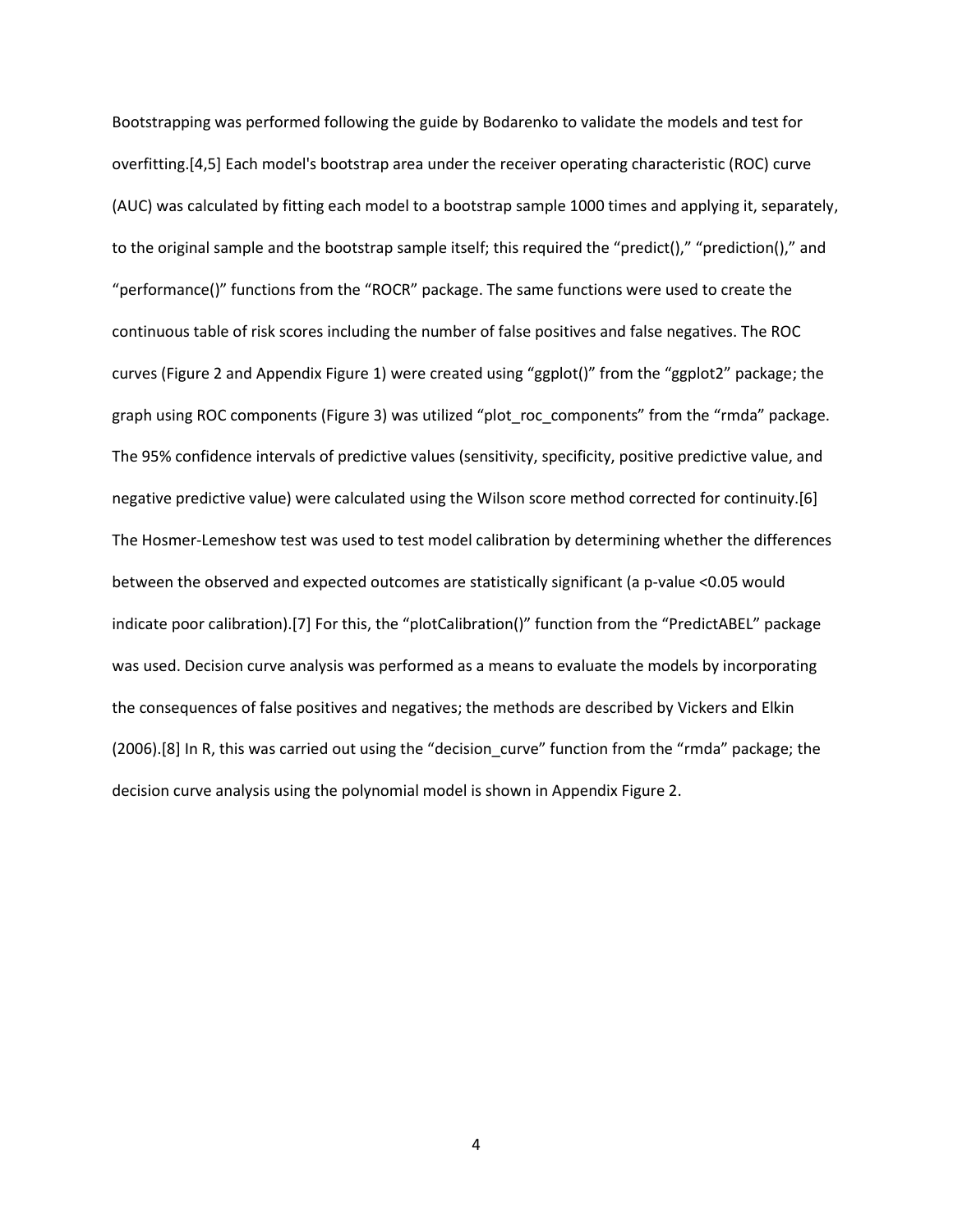## **REFERENCES**

- 1. McHugh ML. The odds ratio: calculation, usage, and interpretation. Biochem Med. 2009;19(2):120–6.
- 2. Sperandei S. Understanding logistic regression analysis. Biochem Med. 2014 Feb;24(1):12–8.
- 3. Mangiafico SS. An R companion for the handbook of biological statistics, version 1.3.0 [Internet]. New Brunswick: Rutgers Cooperative Extension; 2015 [date accessed 2017 Apr 28]. 242–55 p. Available from: rcompanion.org/documents/RCompanionBioStatistics.pdf
- 4. Bodarenko V. (2015, July 15). The bootstrap approach to managing model uncertainty [Internet]. FI Consulting; 2015 Jul 15 [date accessed 2017 Apr 28]. Available from: https://rstudio-pubsstatic.s3.amazonaws.com/90467\_c70206f3dc864d53bf36072207ee011d.html#area-under-theroc-curve
- 5. Efron B, Tibshirani R. An Introduction to the Bootstrap. United States of America: Chapman and Hall. 1993.
- 6. Newcombe RG. Two-sided confidence intervals for the single proportion: comparison of seven methods. Stat Med. 1998;17:857–72.
- 7. Hosmer DW, Lemeshow S. A goodness-of-fit test for the multiple logistic regression model. Commun Statist – Theor Method. 1980 Jan;9:1043–69.
- 8. Vickers AJ, Elkin EB. Decision curve analysis: a novel method for evaluating prediction models. Med Decis Making. 2006;26(6);565-74.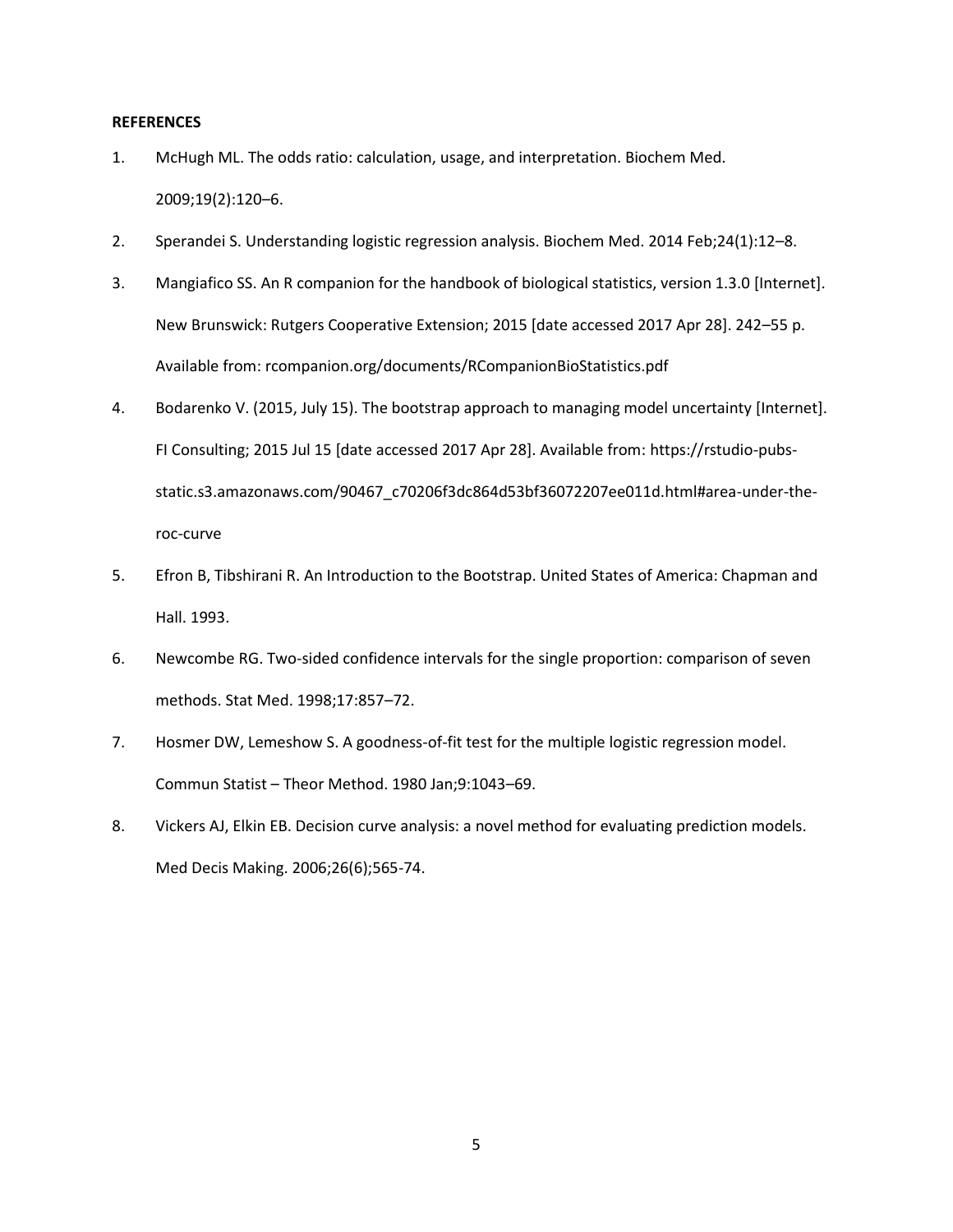| New variable name           | Description                        | Logic criteria                                                                                       |
|-----------------------------|------------------------------------|------------------------------------------------------------------------------------------------------|
| Scan abnormalities          |                                    |                                                                                                      |
| sct_emphy                   | Emphysema on scan                  | "sct ab $desc$ " = 59 (Emphysema)                                                                    |
| sct_anyspic                 | Presence of a spiculated<br>nodule | "sct margins" = $1$ (Spiculated (Stellate))                                                          |
| sct_extranodules            | Number of additional<br>nodules    | Count of "sct_ab_desc" = $51$ (Non-calcified nodule or mass<br>(opacity $>=$ 4 mm diameter)) minus 1 |
| sct_anynonsolid             | Presence of a nonsolid<br>nodule   | "sct_pre_att" = $2$ (Ground glass)                                                                   |
| sct_anypartsolid            | Presence of a partsolid<br>nodule  | "sct pre att" = $3$ (Mixed)                                                                          |
| sct_anyupperlobe            | Presence of a nodule               | "sct epi $loc$ " = 1 (Right Upper Lobe) OR 2 (Right Middle                                           |
|                             | located in the upper lobe          | Lobe) OR 4 (Left upper Lobe)                                                                         |
| Participant characteristics |                                    |                                                                                                      |
| fam                         | Lung cancer diagnosed              | "fambrother" = $1 \text{ OR }$ "famchild" = $1 \text{ OR }$ "famfather" = $1$                        |
|                             | in first-degree family             | OR "fammother" = $1$ OR "famsister" = $1$                                                            |
|                             | members                            |                                                                                                      |
| cancbin                     | Prior diagnosis of cancer          | "canchlad"= 1 OR "canchrea" = 1 OR "cancerry" = 1 OR                                                 |
|                             |                                    | "canceolo" = 1 OR "cancesop" = 1 OR "canckidn" = 1 OR                                                |
|                             |                                    | "canclary" = $1 \text{ OR }$ "canclung" = $1 \text{ OR }$ "cancnasa = $1 \text{ OR }$                |
|                             |                                    | "cancoral" = "1" OR "cancpanc" = 1 OR "cancphar" = 1                                                 |
|                             |                                    | OR "cancstom" = $1$ OR "cancthyr" = $1$ OR "canctran" = $1$                                          |

**Appendix Table 1**: New scan abnormalities variables created for our models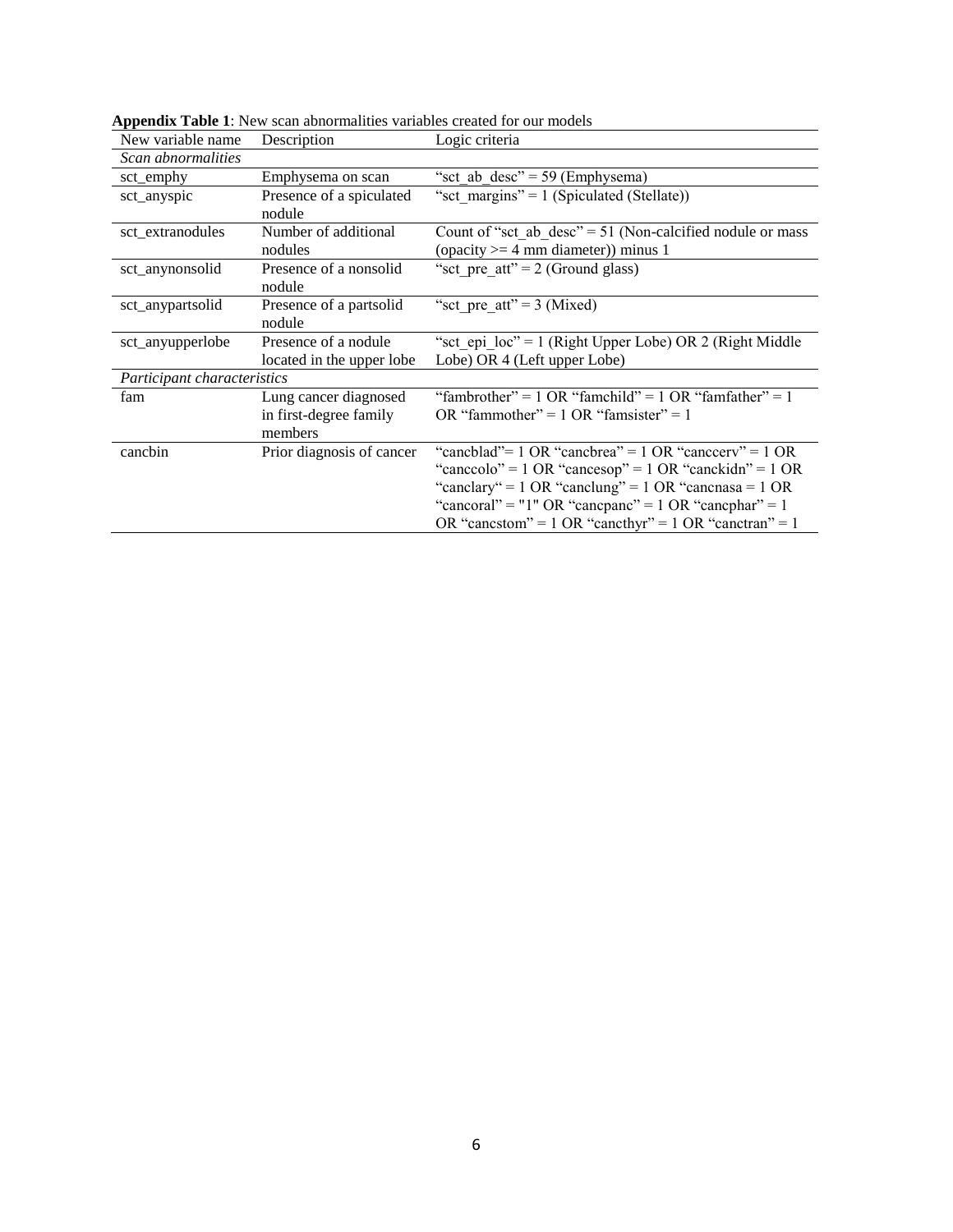| Predictor variables                                                                                                                                   | Base model<br>Polynomial model |                          |                          |                             |                          |                       |  |
|-------------------------------------------------------------------------------------------------------------------------------------------------------|--------------------------------|--------------------------|--------------------------|-----------------------------|--------------------------|-----------------------|--|
|                                                                                                                                                       | Odds ratio (95%                | P-value<br>Beta          |                          | Odds ratio (95%             | P-value                  | Beta                  |  |
|                                                                                                                                                       | CI                             |                          | coefficient              | CI                          |                          | coefficient           |  |
| Model constant                                                                                                                                        | N/A                            | N/A                      | $-10.29$                 | N/A                         | N/A                      | $-28.15$              |  |
| Age, per yr                                                                                                                                           | $1.05(1.01-1.10)$              | .014                     | 0.05292                  | $1.79(0.88 - 3.93)$<br>.110 |                          | 0.5845                |  |
| Age <sup>2</sup> , per $yr^2$                                                                                                                         | N/A                            | N/A                      | N/A                      | .158<br>$1.00(0.99 - 1.00)$ |                          | $-0.004026$           |  |
| Gender, female                                                                                                                                        | N/A                            | N/A                      | N/A                      | N/A                         | N/A                      | N/A                   |  |
| Lung cancer $\overline{\text{in}}$                                                                                                                    |                                |                          |                          |                             |                          |                       |  |
| family                                                                                                                                                |                                |                          |                          |                             |                          |                       |  |
| Prior diagnosis of                                                                                                                                    | $1.76(0.88 - 3.04)$            | .059                     | 0.5623                   | $1.74(0.88 - 3.02)$         | .062                     | 0.5555                |  |
| cancer                                                                                                                                                |                                |                          |                          |                             |                          |                       |  |
| Smoking status,                                                                                                                                       | $\overline{\phantom{0}}$       | $\overline{\phantom{a}}$ | $\overline{\phantom{a}}$ | $1.66(1.22 - 2.28)$         | .001                     | 0.5046                |  |
| active                                                                                                                                                |                                |                          |                          |                             |                          |                       |  |
| Pack years, per pack                                                                                                                                  | $1.01(1.00-1.01)$              | .002                     | 0.008134                 | $1.04(1.02 - 1.07)$         | < .001                   | 0.03922               |  |
| yr                                                                                                                                                    |                                |                          |                          |                             |                          |                       |  |
| Pack years <sup>2</sup> , per pack                                                                                                                    | N/A                            | $\rm N/A$                | N/A                      | $1.00(1.00-1.00)$           | .013                     | $-1.632\times10^{-4}$ |  |
| $yr^2$                                                                                                                                                |                                |                          |                          |                             |                          |                       |  |
| Smoking duration,                                                                                                                                     | $1.03(0.99 - 1.07)$            | .160                     | 0.02570                  | $\Box$                      | $\overline{\phantom{a}}$ | $\blacksquare$        |  |
| per yr                                                                                                                                                |                                |                          |                          |                             |                          |                       |  |
| Quit duration, per yr                                                                                                                                 | $0.96(0.92 - 1.01)$            | .105                     | $-0.03929$               | $\blacksquare$              | $\blacksquare$           | $\blacksquare$        |  |
| Prior diagnosis of                                                                                                                                    | $1.50(0.84 - 2.44)$            | .115                     | 0.4067                   | $1.51(0.85-2.46)$           | .110                     | 0.4144                |  |
| <b>COPD</b>                                                                                                                                           |                                |                          |                          |                             |                          |                       |  |
| Prior diagnosis of                                                                                                                                    | N/A                            | N/A                      | N/A                      | $\rm N/A$                   | $\rm N/A$                | N/A                   |  |
| pneumonia                                                                                                                                             |                                |                          |                          |                             |                          |                       |  |
| Occupational                                                                                                                                          | $1.57(0.81 - 2.67)$            | .119                     | 0.4496                   | $\overline{\phantom{a}}$    | $\overline{a}$           | $\blacksquare$        |  |
| exposure to asbestos                                                                                                                                  |                                |                          |                          |                             |                          |                       |  |
| Emphysema on scan                                                                                                                                     | $1.27(0.92 - 1.73)$            | .135                     | 0.2366                   | $\blacksquare$              | ÷                        | $\omega$              |  |
| Longest nodule                                                                                                                                        | $0.95(0.90-0.99)$              | .028                     | $-0.05149$               |                             |                          |                       |  |
| diameter, per mm                                                                                                                                      |                                |                          |                          |                             |                          |                       |  |
| Longest                                                                                                                                               | $1.13(1.06-1.23)$              | .001                     | 0.1262                   | $1.11(1.06-1.15)$           | < .001                   | 0.09962               |  |
| perpendicular                                                                                                                                         |                                |                          |                          |                             |                          |                       |  |
| diameter, per mm                                                                                                                                      |                                |                          |                          |                             |                          |                       |  |
| Longest                                                                                                                                               | N/A                            | N/A                      | N/A                      | $1.00(1.00-1.00)$           | .015                     | $-6.524\times10^{-4}$ |  |
| perpendicular                                                                                                                                         |                                |                          |                          |                             |                          |                       |  |
| diameter <sup>2</sup> , per mm <sup>2</sup>                                                                                                           |                                |                          |                          |                             |                          |                       |  |
| Presence of nonsolid                                                                                                                                  | $1.70(1.03 - 2.67)$            | .023                     | 0.5314                   | $1.52(0.92 - 2.42)$         | .077                     | 0.4217                |  |
| nodule                                                                                                                                                |                                |                          |                          |                             |                          |                       |  |
| Presence of partsolid                                                                                                                                 | $3.05(1.69 - 5.07)$            | < .001                   | 1.116                    | $2.49(1.36 - 4.21)$         | .001                     | 0.9108                |  |
| nodule                                                                                                                                                |                                |                          |                          |                             |                          |                       |  |
| Presence of nodule in                                                                                                                                 | $1.79(1.19-2.65)$              | .004                     | 0.5803                   | $1.60(1.05-2.39)$           | .021                     | 0.4685                |  |
| upper lobe                                                                                                                                            |                                |                          |                          |                             |                          |                       |  |
| Presence of                                                                                                                                           | $2.27(1.37-3.61)$              | .001                     | 0.8195                   | $2.12(1.29 - 3.37)$         | .002                     | 0.7512                |  |
| spiculated nodule                                                                                                                                     |                                |                          |                          |                             |                          |                       |  |
| Nodule count per                                                                                                                                      | $\blacksquare$                 | $\overline{\phantom{a}}$ | $\overline{\phantom{a}}$ | $1.67(0.99 - 2.98)$         | .049                     | 0.5128                |  |
| scan, per additional                                                                                                                                  |                                |                          |                          |                             |                          |                       |  |
| nodule                                                                                                                                                |                                |                          |                          |                             |                          |                       |  |
| Nodule count per                                                                                                                                      | N/A                            | N/A                      | N/A                      | $0.82(0.66 - 0.97)$         | .019                     | $-0.1947$             |  |
| scan <sup>2</sup> , per additional                                                                                                                    |                                |                          |                          |                             |                          |                       |  |
| nodule <sup>2</sup>                                                                                                                                   |                                |                          |                          |                             |                          |                       |  |
| The dash signifies that the variable was included in the initial regression analysis but not in the final model and thus does not have a value in the |                                |                          |                          |                             |                          |                       |  |

|  |                                                 | Appendix Table 2: Base model versus polynomial model variables |
|--|-------------------------------------------------|----------------------------------------------------------------|
|  | $\mathbf{D}$ 11 $\mathbf{D}$ 11 $\mathbf{D}$ 11 |                                                                |

equation. Abbreviations: CI = confidence interval; COPD = chronic obstructive pulmonary disease; N/A = not applicable (was not included in the initial regression analysis)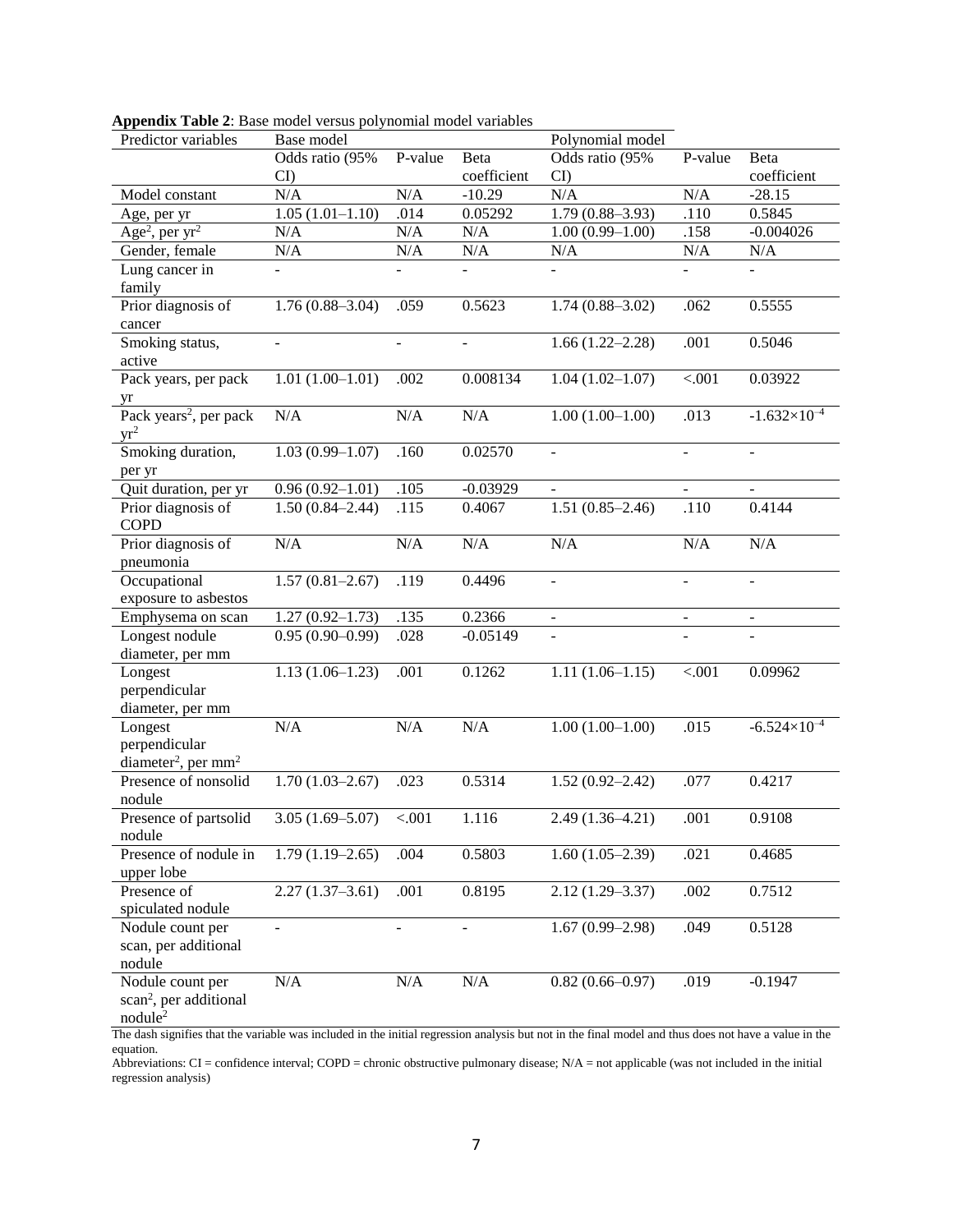| Model      | Delayed diagnoses<br>$(\%)$ (CI) | Scans avoided (%, CI)   | Sensitivity (%)<br>(CI) | Positive<br>predictive<br>value $(\%)$<br>(CI) | Negative<br>predictive value<br>$(\%)(CI)$ | Number<br>needed to<br>diagnose<br>(CI) | <b>TNM</b>     | <b>TNM</b><br>$\mathbf{I}$ | <b>TNM</b><br>III | TNM<br>IV      | Missing<br><b>TNM</b> |
|------------|----------------------------------|-------------------------|-------------------------|------------------------------------------------|--------------------------------------------|-----------------------------------------|----------------|----------------------------|-------------------|----------------|-----------------------|
| No T1 scan | 174 (100.0)                      | $\mathbf{0}$            | 0.0                     | 100.0                                          | 0.0                                        | $\sim$                                  | 100            | 22                         | 21                | 22             | 9                     |
|            | $0(0.0, 0.0-2.7)$                | $248(1.0, 0.9-1.1)$     | $100.0(97.3-$<br>100.0  | $0.7(0.6-0.8)$                                 | $100.0(98.1 -$<br>100.0                    | 140 (139-<br>144)                       | $\Omega$       | $\overline{0}$             | $\overline{0}$    | $\overline{0}$ | $\overline{0}$        |
| Base       | $9(5.2, 2.5-9.9)$                | 7816 (31.8, 31.3-32.4)  | 94.8 (90.1-97.5)        | $1.0(0.8-1.1)$                                 | 99.9 (99.8-99.9)                           | 101 (98-<br>108)                        | 5 <sup>5</sup> | $\overline{0}$             | $\overline{3}$    |                | $\overline{0}$        |
| model      | $17(9.8, 6.0-15.4)$              | 10459 (42.6, 42.0-43.2) | $90.2(84.6-94.0)$       | $1.1(0.9-1.3)$                                 | 99.8 (99.7-99.9)                           | $90(85-97)$                             | 10             | 2                          | 3                 | 2              | $\mathbf{0}$          |
|            | 43 (24.7, 18.6-31.9)             | 16151 (65.8, 65.2-66.4) | 75.3 (68.1-81.4)        | $1.5(1.3-1.8)$                                 | 99.7 (99.6-99.8)                           | $64(58-72)$                             | 23             | $\overline{4}$             | 6                 |                | 3                     |
|            | 71 (40.8, 33.5-48.5)             | 19877 (81.0, 80.5-81.5) | 59.2 (51.5-66.5)        | $2.2(1.8-2.6)$                                 | 99.6 (99.5-99.7)                           | $45(39-53)$                             | 32             | 12                         | 10                | 13             | 4                     |
|            | $0(0.0, 0.0-2.7)$                | $2558(10.4, 10.0-10.8)$ | $100.0(97.3-$<br>100.0  | $0.8(0.7-0.9)$                                 | <u>100.0 (99.8-</u><br>100.0               | $126(126 -$<br><b>130</b>               | $\overline{0}$ | $\overline{0}$             | $\overline{0}$    | $\overline{0}$ | $\overline{0}$        |
| Polynomial | $8(4.6, 2.2-9.2)$                | 7544 (30.7, 30.2-31.3)  | 95.4 (90.8-97.8)        | $1.0(0.8-1.1)$                                 | 99.9 (99.8-<br>100.0                       | $102(99 -$<br>108)                      | 5 <sup>5</sup> |                            | $\overline{2}$    | $\overline{0}$ | $\overline{0}$        |
| model      | $17(9.8, 6.0-15.4)$              | 10947 (44.6, 44.0-45.2) | $90.2(84.6-94.0)$       | $1.1(1.0-1.3)$                                 | 99.8 (99.7-99.9)                           | $87(82-93)$                             | 9              | 3                          | 2                 |                | $\overline{2}$        |
|            | 44 (25.3, 19.2-32.5)             | 16710 (68.1, 67.5-68.7) | 74.7 (67.5-80.8)        | $1.6(1.4-1.9)$                                 | 99.7 (99.6-99.8)                           | $60(55-68)$                             | 21             | 5                          | $\overline{5}$    | 9              | $\overline{4}$        |
|            | 70 (40.2, 33.0-47.9)             | 20023 (81.6, 81.1-82.1) | 59.8 (52.1-67.0)        | $2.2(1.9-2.7)$                                 | 99.7 (99.6-99.7)                           | $43(38-51)$                             | 35             | 9                          | 9                 | 13             | 4                     |

**Appendix Table 3**: Results of the base and polynomial models applied at several number of delayed diagnoses thresholds points

Rows with the same color fill have a similar number of delayed diagnoses at this threshold.

Abbreviations:  $CI = 95\%$  confidence interval; n = sample size; T1 = first annual follow-up screening round; TNM = the American Joint Committee on Cancer's 7<sup>th</sup> lung cancer TNM classification and staging system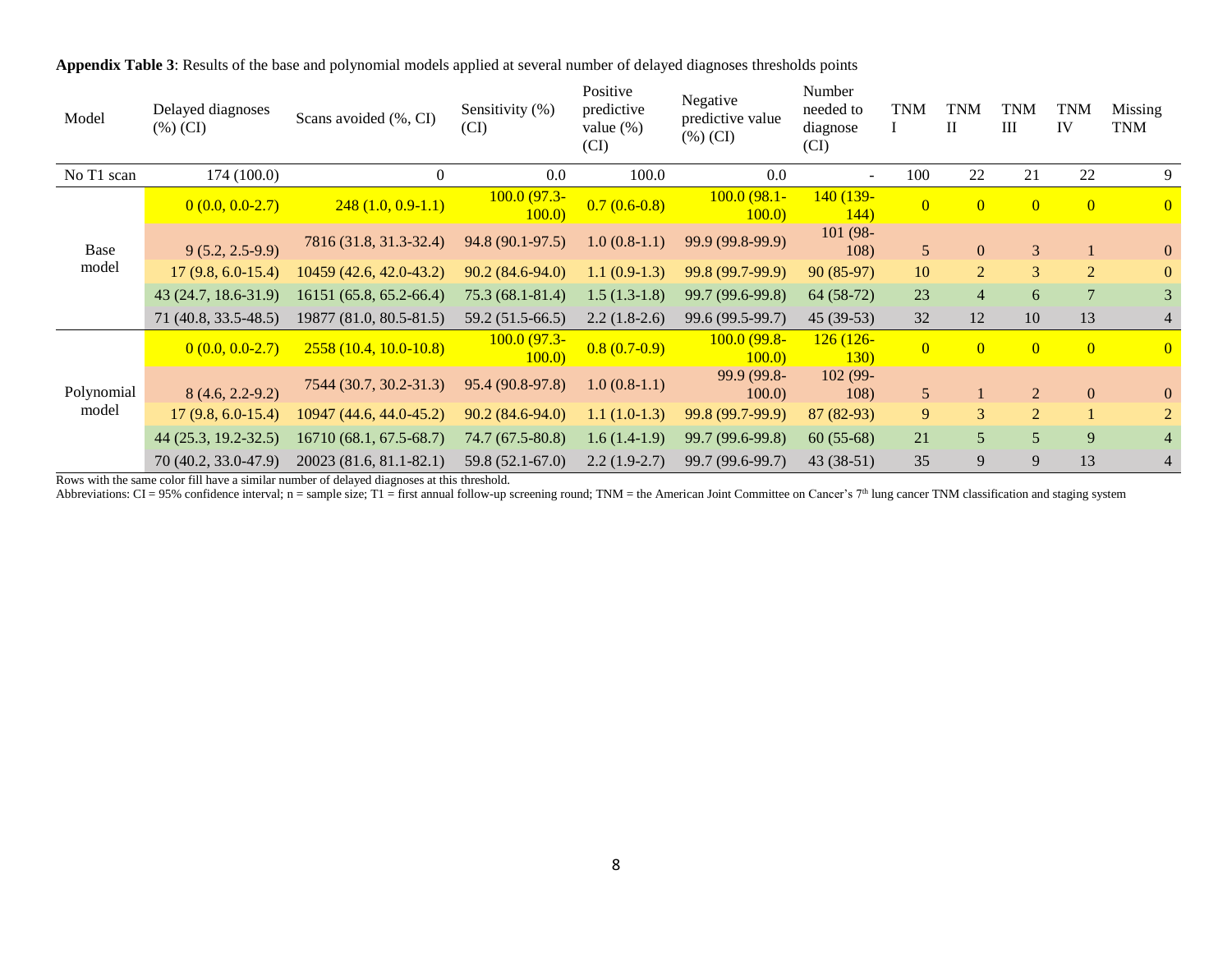| $\alpha$ $\beta$ $\beta$ $\gamma$ $\alpha$ $\beta$ $\gamma$ $\alpha$ $\beta$ $\gamma$ $\alpha$ $\beta$ $\gamma$ $\alpha$ $\alpha$ $\beta$ $\gamma$ $\alpha$ $\alpha$ $\beta$ $\gamma$<br>Model | ROC AUC original sample | ROC AUC bootstrap      | Hosmer-Lemeshow |  |
|------------------------------------------------------------------------------------------------------------------------------------------------------------------------------------------------|-------------------------|------------------------|-----------------|--|
|                                                                                                                                                                                                | (95% CI)                | sample (95% CI)        | test p-value    |  |
| Base model                                                                                                                                                                                     | $0.783(0.783 - 0.784)$  | $0.795(0.794 - 0.796)$ | 0.359           |  |
| Polynomial model                                                                                                                                                                               | $0.785(0.784 - 0.786)$  | $0.799(0.797 - 0.800)$ | 0.668           |  |
| Patient characteristics model                                                                                                                                                                  | $0.693(0.692 - 0.693)$  | $0.703(0.702 - 0.704)$ | 0.588           |  |
| Diameter model                                                                                                                                                                                 | $0.697(0.697-0.697)$    | $0.697(0.696 - 0.698)$ | < 0.001         |  |
| Patz model                                                                                                                                                                                     | $0.666(0.666-0.666)$    | $0.667(0.666 - 0.668)$ | 1.000           |  |
| PanCan model                                                                                                                                                                                   | $0.727(0.727 - 0.727)$  | $0.727(0.726 - 0.729)$ | < 0.001         |  |

**Appendix Table 4**: ROC AUC of 1000 bootstrap sample fitted models applied to the original and the bootstrap samples, and the Hosmer-Lemeshow test p-values

Abbreviations: CI = confidence interval; ROC AUC = receiver operating characteristic area under the curve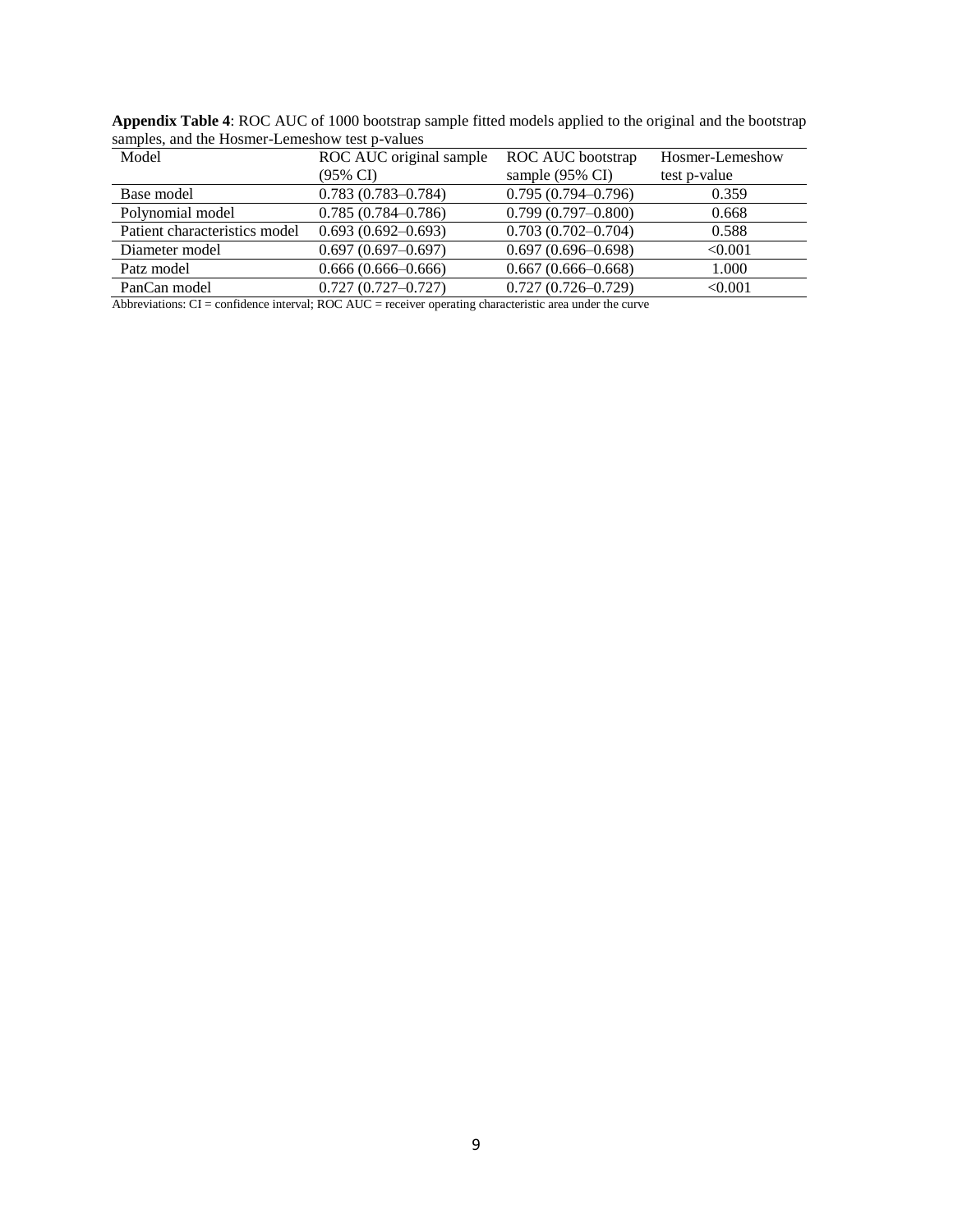

**Appendix Figure 1**: Logistic regression ROC curves of six risk prediction models Abbreviations:  $AUC = area$  under the ROC curve;  $ROC = receiver$  operating characteristic